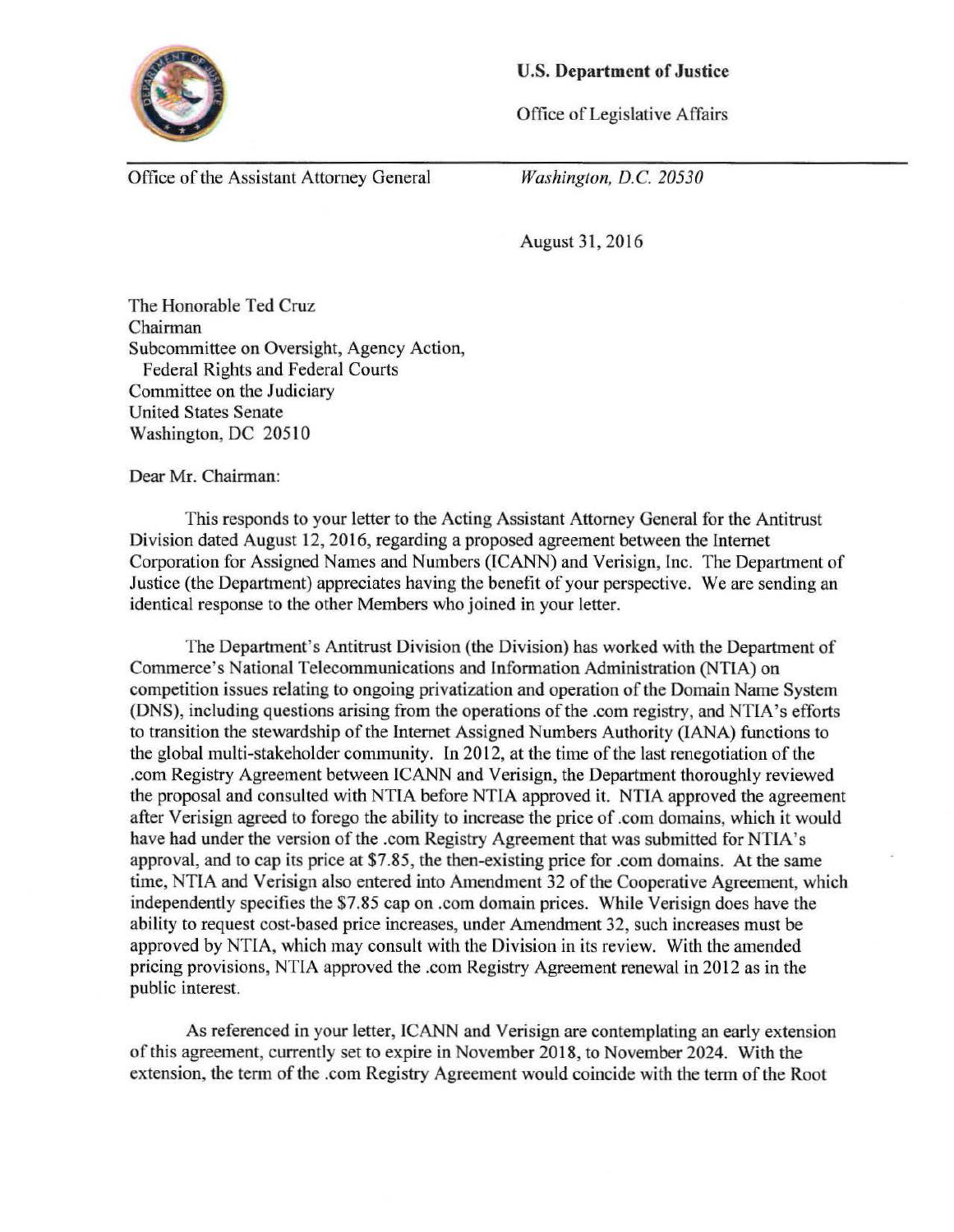Zone Maintainer Services Agreement, pursuant to which Verisign will provide various root zone management services directly to ICANN after the lANA transition. Verisign and ICANN agreed to link the terms of the two agreements because portions of the root zone infrastructure are inextricably intertwined with Verisign's .com infrastructure. ICANN posted the proposed extension for public comment on its website on June 30, 2016; the public-comment period has ended, and the ICANN staff report is due on September 15,2016. *See Public Comment on Proposed Amendment to . COM Registry Agreement* (last viewed Aug. 26, 2016), available at https://www.icann.org/public-comments/com-amendment-2016-06-30-en. ICANN's and Verisign's boards of directors will then consider the proposed extension. After they have acted, Verisign will submit any extension that emerges from this process for NTIA's approval.

As you may know, Verisign may not extend the .com Registry Agreement without obtaining NTIA's prior written approval. Amendment 30 of the Cooperative Agreement requires such prior approval and provides the standard for NTIA's review. In pertinent part, Amendment 30 provides: "[t]he Department [of Commerce] shall provide such written approval if it concludes that approval will serve the public interest in (a) the continued security and stability of the Internet domain name system and the operation of the .com registry ... , and (b) the provision of Registry Services ... offered at reasonable prices, terms, and conditions." We note that the current extension proposal contemplated by ICANN and Verisign does not change the price cap contained in the 2012 .com Registry Agreement, which will remain in effect through November 30, 2018. Nor does the current extension proposal alter the price cap in Amendment 32 of the Cooperative Agreement. Moreover, ifNTIA were to approve an extension of the .com Registry Agreement, it would have the right in its sole discretion to extend the term of the Cooperative Agreement with the current price cap in place until 2024 at any time prior to November 30, 2018, the date on which the Cooperative Agreement is currently scheduled to expire. If this occurs, the \$7.85 fee cap would be extended another six years to 2024.

The Division has worked closely with NTIA on matters related to competition in the domain name space for many years. Consistent with past practices, we would expect that NTIA would continue to seek the advice of the Division on any competition issue implicated by any decision to extend the .com Registry Agreement or the Cooperative Agreement. Because of the Internet's critical role in the U.S. economy and in enabling competition, the Department has been and will continue to be vigilant in monitoring competition issues implicated by its operation and governance.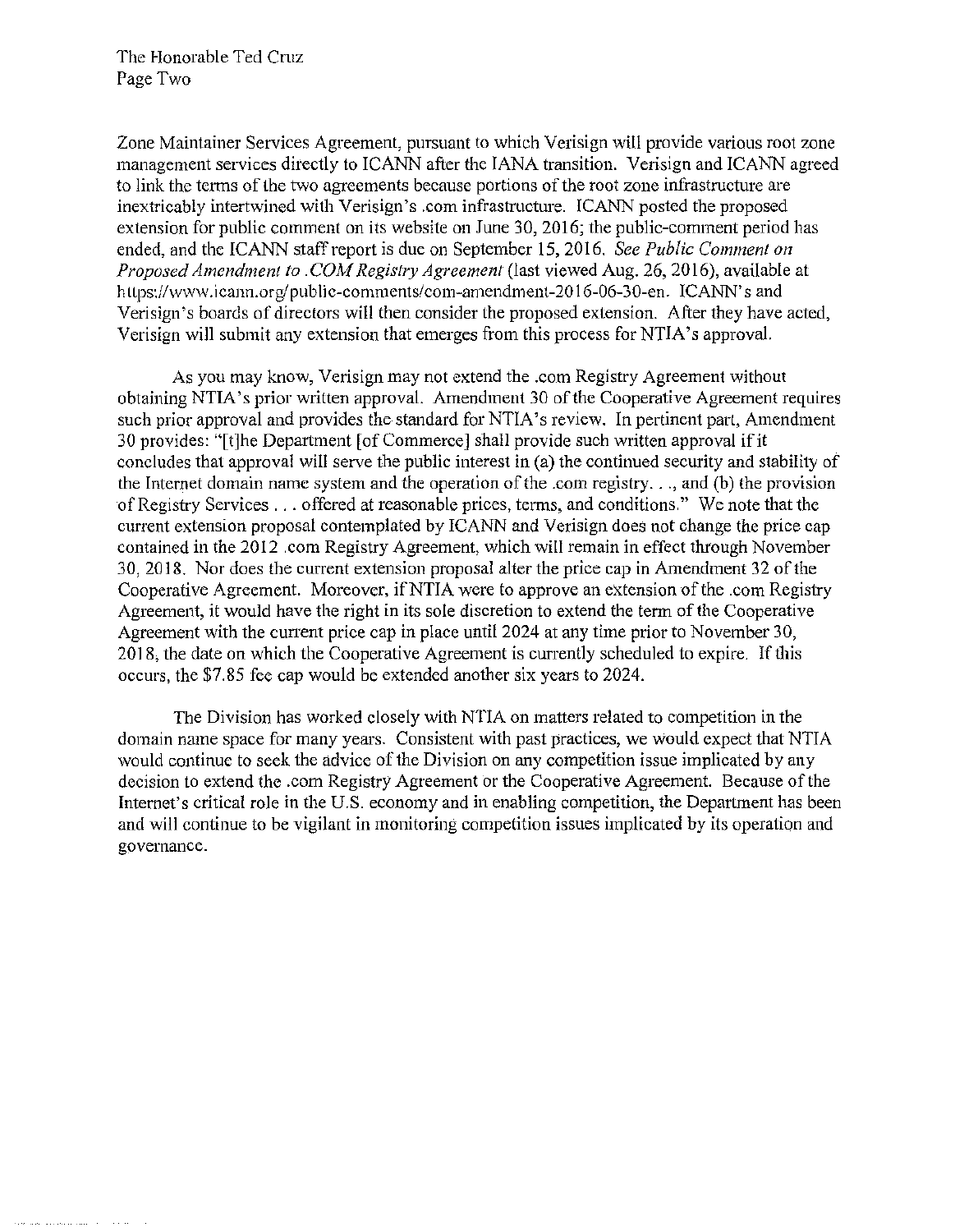The Honorable Ted Cruz Page Three

We hope this information is helpful. Please do not hesitate to contact this office if we may provide additional assistance regarding this or any other matter.

Singerely,

Peter J. Kadzik Assistant Attorney General

 $\overline{\phantom{a}}$ 

cc: The Honorable Christopher Coons Ranking Member

> Lawrence E. Strickling Assistant Secretary for Communications and Information Department of Commerce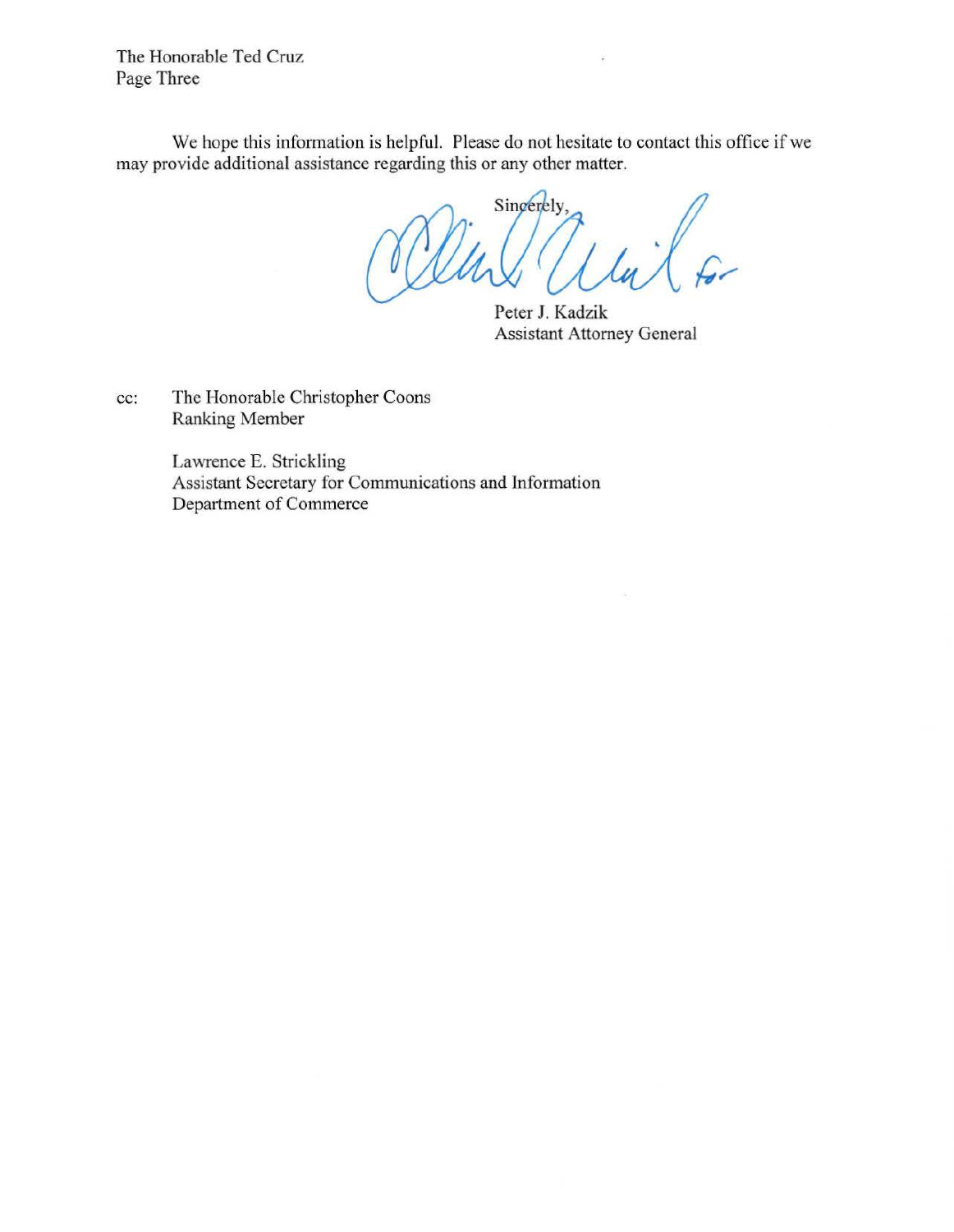

## U.S. **Department of Justice**

Office of Legislative Affairs

Office of the Assistant Attorney General

*Washington, D.C. 20530* 

August 31, 2016

The Honorable Mike Lee Chairman Subcommittee on Antitrust, Competition Policy and Consumer Rights Committee on the Judiciary United States Senate Washington, DC 20510

Dear Mr. Chairman:

This responds to your letter to the Acting Assistant Attorney General for the Antitrust Division dated August 12, 2016, regarding a proposed agreement between the Internet Corporation for Assigned Names and Numbers (ICANN) and Verisign, Inc. The Department of Justice (the Department) appreciates having the benefit of your perspective. We are sending an identical response to the other Members who joined in your letter.

The Department's Antitrust Division (the Division) has worked with the Department of Commerce's National Telecommunications and Information Administration.(NTIA) on competition issues relating to ongoing privatization and operation of the Domain Name System (DNS), including questions arising from the operations of the .com registry, and NTIA's efforts to transition the stewardship of the Internet Assigned Numbers Authority (lANA) functions to the global multi-stakeholder community. ln 2012, at the time of the last renegotiation of the .com Registry Agreement between ICANN and Verisign, the Department thoroughly reviewed the proposal and consulted with NTIA before NTIA approved it. NTIA approved the agreement after Verisign agreed to forego the ability to increase the price of .com domains, which it would have had under the version of the .com Registry Agreement that was submitted for NTIA's approval, and to cap its price at \$7.85, the then-existing price for .com domains. At the same time, NTIA and Yerisign also entered into Amendment 32 of the Cooperative Agreement, which independently specifies the \$7.85 cap on .com domain prices. While Verisign does have the ability to request cost-based price increases, under Amendment 32, such increases must be approved by NTIA, which may consult with the Division in its review. With the amended pricing provisions, NTIA approved the .com Registry Agreement renewal in 2012 as in the public interest.

As referenced in your letter, ICANN and Verisign are contemplating an early extension of this agreement, currently set to expire in November 2018, to November 2024. With the extension, the term ofthe .com Registry Agreement would coincide with the term of the Root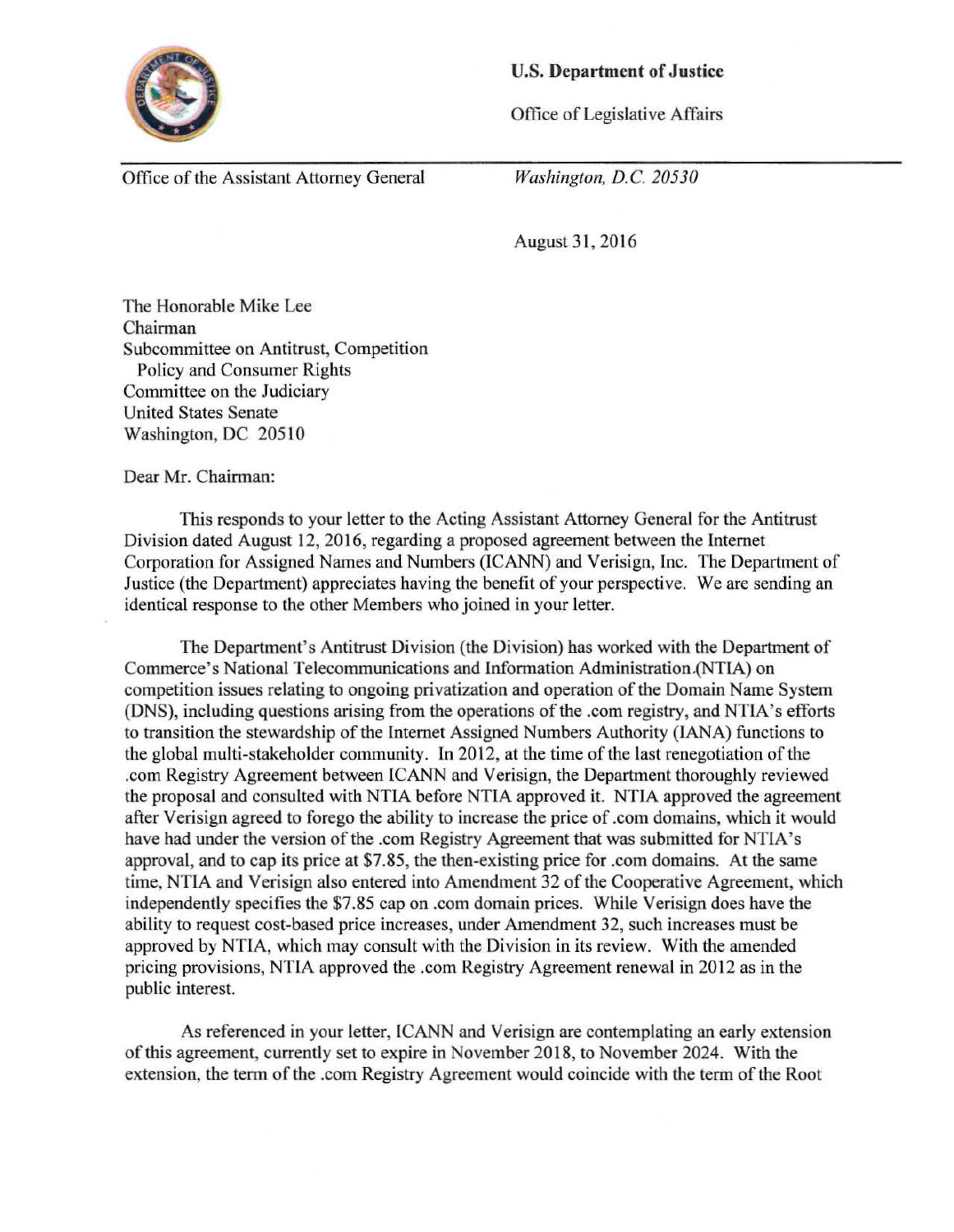Zone Maintainer Services Agreement, pursuant to which Verisign will provide various root zone management services directly to ICANN after the IANA transition. Verisign and ICANN agreed to link the terms of the two agreements because portions of the root zone infrastructure are inextricably intertwined with Verisign's .com infrastructure. ICANN posted the proposed extension for public comment on its website on June 30, 2016; the public-comment period has ended, and the ICANN staff report is due on September 15,2016. *See Public Comment on Proposed Amendment to* . *COM Registry Agreement* (last viewed Aug. 26, 2016), available at https://www.icann.org/public-comments/com-amendment-2016-06-30-en. ICANN's and Verisign's boards of directors will then consider the proposed extension. After they have acted, Verisign will submit any extension that emerges from this process for NTIA's approval.

As you may know, Verisign may not extend the .com Registry Agreement without obtaining NTIA's prior written approval. Amendment 30 of the Cooperative Agreement requires such prior approval and provides the standard for NTIA's review. In pertinent part, Amendment 30 provides: "[t]he Department [of Commerce] shall provide such written approval if it concludes that approval will serve the public interest in (a) the continued security and stability of the Internet domain name system and the operation of the .com registry ... , and (b) the provision of Registry Services ... offered at reasonable prices, tetms, and conditions." We note that the current extension proposal contemplated by ICANN and Verisign does not change the price cap contained in the 2012 .com Registry Agreement, which will remain in effect through November 30, 2018. Nor does the cunent extension proposal alter the price cap in Amendment 32 of the Cooperative Agreement. Moreover, ifNTIA were to approve an extension of the .com Registry Agreement, it would have the right in its sole discretion to extend the term of the Cooperative Agreement with the current price cap in place until 2024 at any time prior to November 30, 2018, the date on which the Cooperative Agreement is currently scheduled to expire. If this occurs, the \$7.85 fee cap would be extended another six years to 2024.

The Division has worked closely with NTIA on matters related to competition in the domain name space for many years. Consistent with past practices, we would expect that NTIA would continue to seek the advice of the Division on any competition issue implicated by any decision to extend the .com Registry Agreement or the Cooperative Agreement. Because of the Internet's critical role in the U.S. economy and in enabling competition, the Department has been and will continue to be vigilant in monitoring competition issues implicated by its operation and governance.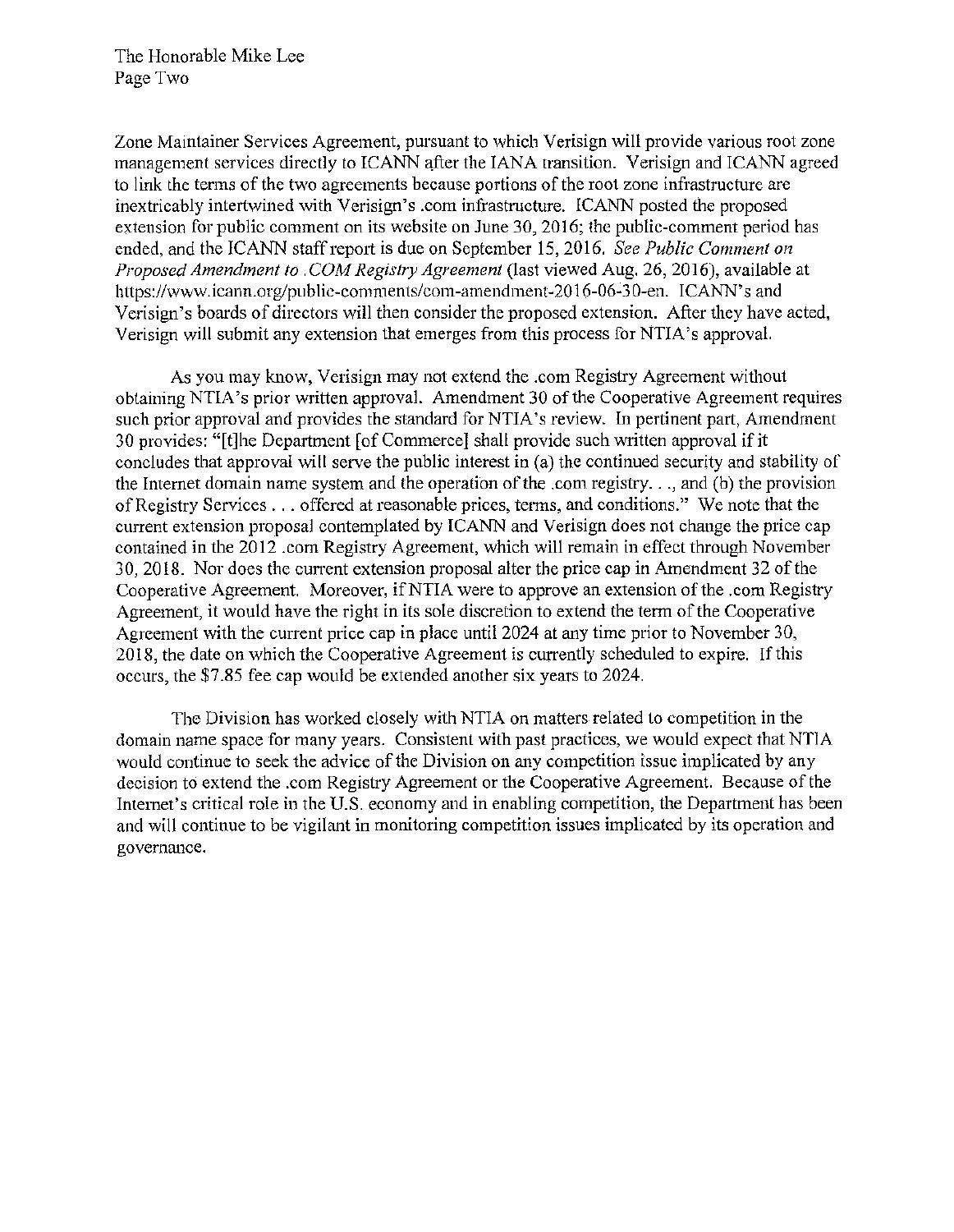The Honorable Mike Lee Page Three

We hope this information is helpful. Please do not hesitate to contact this office if we may provide additional assistance regarding this or any other matter.

Sincerely, Peter J. Kadzik Assistant Attorney General

cc: The Honorable Amy Klobuchar

Ranking Member

Lawrence E. Strickling Assistant Secretary for Communications and Information Department of Commerce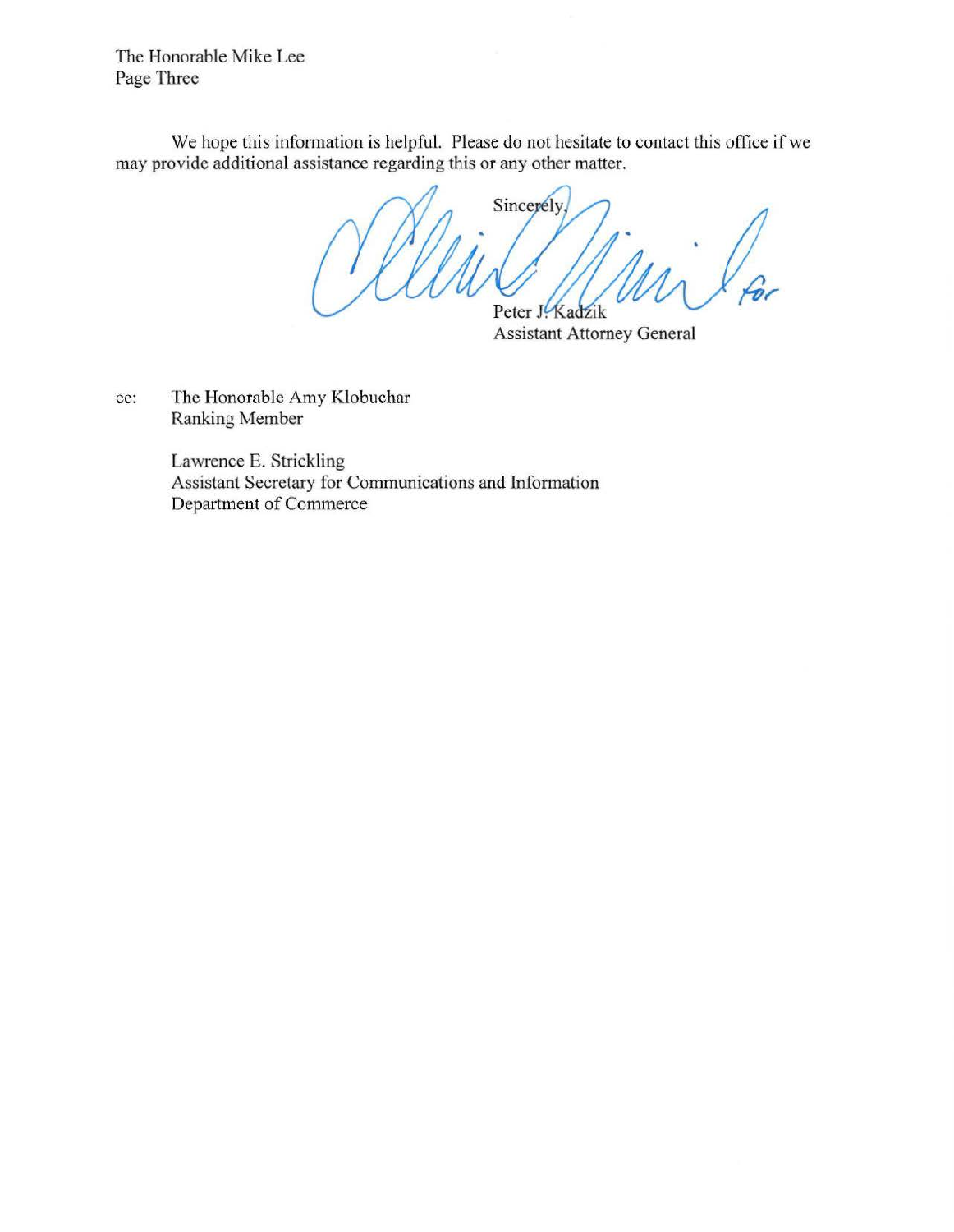

## U.S. **Department of Justice**

Office of Legislative Affairs

Office of the Assistant Attorney General

*Washington, D.C. 20530* 

August 31, 2016

The Honorable Sean P. Duffy Chairman Subcommittee on Oversight and Investigations Financial Services Committee U.S. House of Representatives Washington, DC 20515

Dear Mr. Chairman:

This responds to your letter to the Acting Assistant Attorney General for the Antitrust Division dated August 12, 2016, regarding a proposed agreement between the Internet Corporation for Assigned Names and Numbers (ICANN) and Verisign, Inc. The Department of Justice (the Department) appreciates having the benefit of your perspective. We are sending an identical response to the other Members who joined in your letter.

The Department's Antitrust Division (the Division) has worked with the Department of Commerce's National Telecommunications and Information Administration (NTIA) on competition issues relating to ongoing privatization and operation of the Domain Name System (DNS), including questions arising from the operations of the .com registry, and NTIA's efforts to transition the stewardship of the Internet Assigned Numbers Authority (lANA) functions to the global multi-stakeholder community. ln 2012, at the time of the last renegotiation of the .com Registry Agreement between ICANN and Verisign, the Department thoroughly reviewed the proposal and consulted with NTIA before NTIA approved it. NTIA approved the agreement after Verisign agreed to forego the ability to increase the price of .com domains, which it would have had under the version of the .com Registry Agreement that was submitted for NTIA's approval, and to cap its price at \$7.85, the then-existing price for .com domains. At the same time, NTIA and Verisign also entered into Amendment 32 of the Cooperative Agreement, which independently specifies the \$7.85 cap on .com domain prices. While Verisign does have the ability to request cost-based price increases, under Amendment 32, such increases must be approved by NTIA, which may consult with the Division in its review. With the amended pricing provisions, NTIA approved the .com Registry Agreement renewal in 2012 as in the public interest.

As referenced in your letter, ICANN and Verisign are contemplating an early extension of this agreement, currently set to expire in November 2018, to November 2024. With the extension, the term of the .com Registry Agreement would coincide with the term of the Root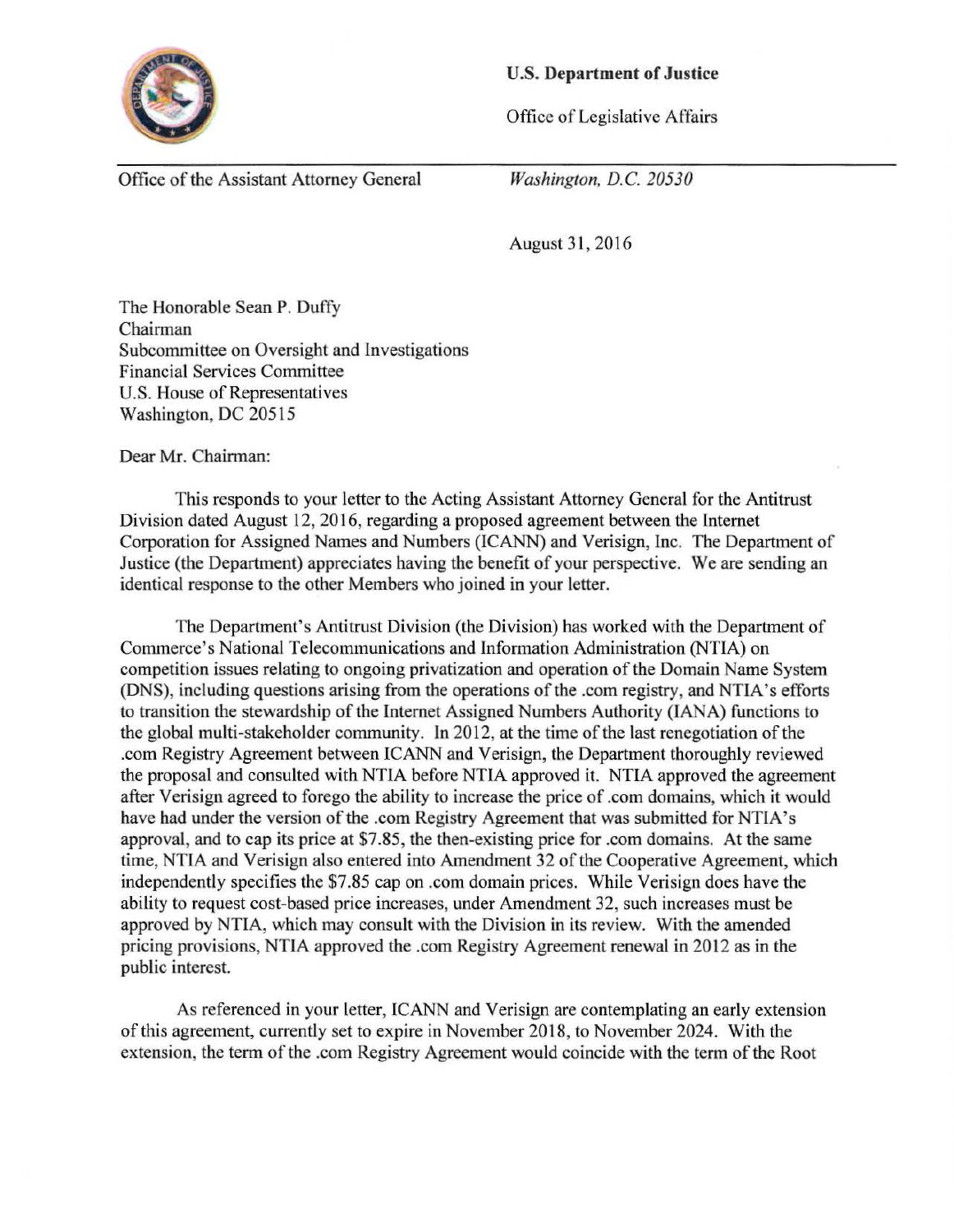Zone Maintainer Services Agreement, pursuant to which Verisign will provide various root zone management services directly to ICANN after the lANA transition. Verisign and ICANN agreed to link the terms of the two agreements because portions of the root zone infrastructure are inextricably intertwined with Verisign's .com infrastructure. ICANN posted the proposed extension for public comment on its website on June 30, 2016; the public-comment period has ended, and the ICANN staff report is due on September 15,2016. *See Public Comment on Proposed Amendment to* . *COM Registry Agreement* (last viewed Aug. 26, 2016), available at https://www.icann.org/public-comments/com-amendment-2016-06-30-en. ICANN's and Verisign's boards of directors will then consider the proposed extension. After they have acted, Verisign will submit any extension that emerges from this process for NTIA's approval.

As you may know, Verisign may not extend the .com Registry Agreement without obtaining NTIA's prior written approval. Amendment 30 of the Cooperative Agreement requires such prior approval and provides the standard for NTIA's review. In pertinent part, Amendment 30 provides: "[t]he Department [of Commerce] shall provide such written approval if it concludes that approval will serve the public interest in (a) the continued security and stability of the Internet domain name system and the operation of the .com registry.  $\ldots$  and (b) the provision of Registry Services . . . offered at reasonable prices, terms, and conditions." We note that the current extension proposal contemplated by ICANN and Verisign does not change the price cap contained in the 2012 .com Registry Agreement, which will remain in effect through November 30, 2018. Nor does the current extension proposal alter the price cap in Amendment 32 of the Cooperative Agreement. Moreover, ifNTIA were to approve an extension of the .com Registry Agreement, it would have the right in its sole discretion to extend the term of the Cooperative Agreement with the current price cap in place until2024 at any time prior to November 30, 2018, the date on which the Cooperative Agreement is currently scheduled to expire. If this occurs, the \$7.85 fee cap would be extended another six years to 2024.

The Division has worked closely with NTIA on matters related to competition in the domain name space for many years. Consistent with past practices, we would expect that NTIA would continue to seek the advice of the Division on any competition issue implicated by any decision to extend the .com Registry Agreement or the Cooperative Agreement. Because of the Internet's critical role in the U.S. economy and in enabling competition, the Department has been and will continue to be vigilant in monitoring competition issues implicated by its operation and governance.